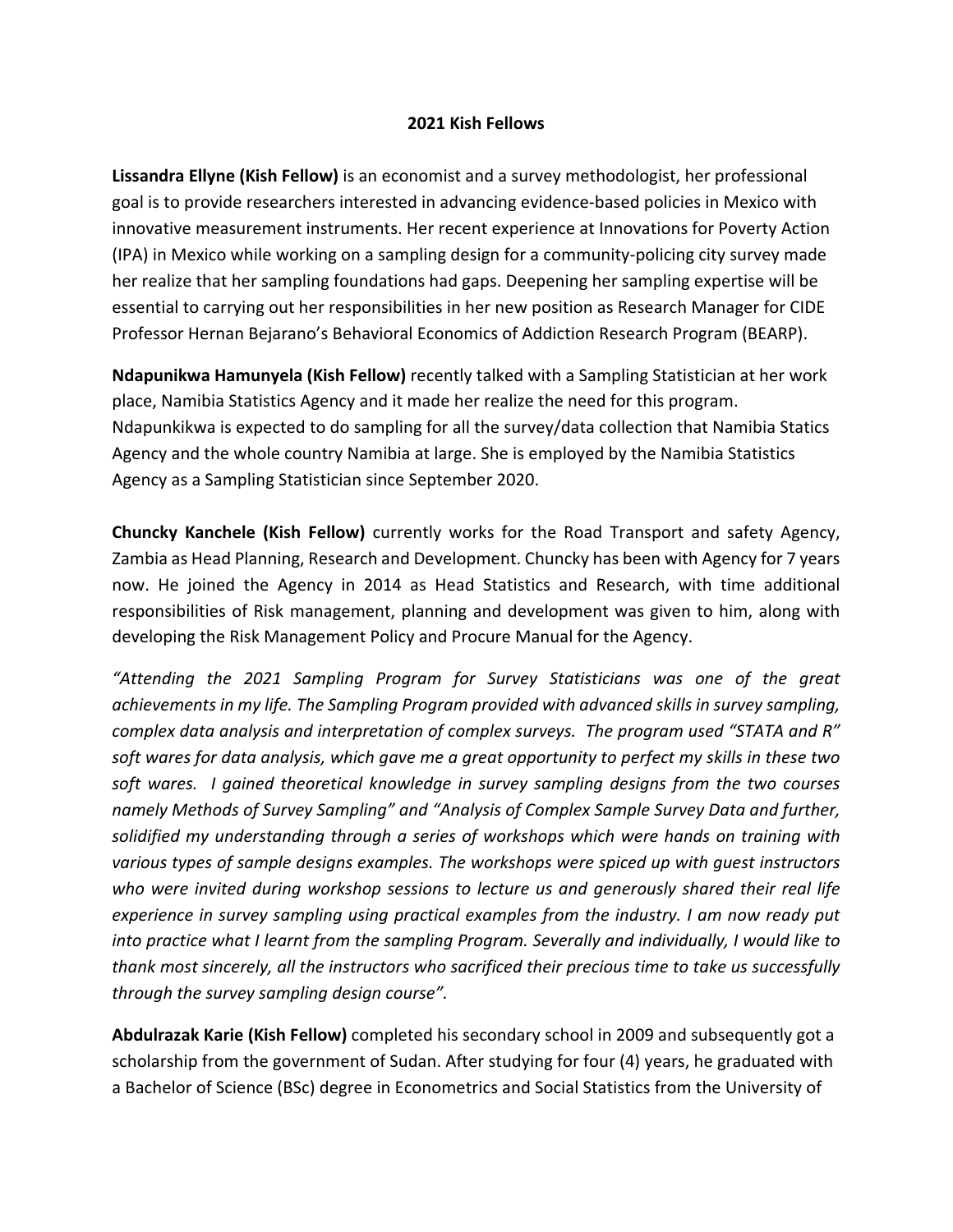Bakht Alrida, an MSc in Population and Development from the University of Gezira Sudan. When returning to his home country Somalia, he started working with the Somali National Bureau of Statistics as one of the core teams. Sampling is one of the most critical skills for the office in order to generate reliable and accurate data to use for policy formulation and planning as well as an evidence-based decision that lays a strong foundation for development. He is currently employed at the Somali National Bureau of Statistics.

**Laene Lustosa (Kish Fellow)** has a Bachelor in Statistics and master's in management and Evaluation of Public Education. Working for Brazilian government since 2010, she has been working at National Institute of Educational Studies and Research since 2014, with a majority focus on the Basic Education Assessment System and its sampling processes.

*"The Sampling Program for Survey Statisticians is a great place to learn and to connect with important sampling professionals, and it was a huge honor to be selected to be part of this program. In each lecture, we had the opportunity to learn about sampling theory having always-clear explanations and excellent practical examples. We also had the opportunity to learn how to proceed with correct complex survey data analysis.* 

*During these ten weeks of intense learning, I was able to better understand the sampling processes applied in the Brazilian Basic Education Assessment System and I could improve my professional skills to contribute with a more effective educational assessment. This result only was possible because of the excellent team of professors who were always available to answer our questions and clarify the misunderstanding. It is also important to comment about how the colleagues' participation made this process even more rich."*

**Brenda Nakamba (Kish Fellow)** came to know about sampling program for survey Statisticians (SPSS) in the year 2017 through a friend who told her to check out the program; there she developed interest to apply because the program is in line with her job description. Brenda works for Zambia Statistics Agency (Zamstats) formerly called Central Statistics Office (CSO), as a statistician in the Agricultural and Environment statistics branch.

**Fadzayi Ndlovu (Kish Fellow)** is a statistician who recently joined the Zimbabwe National Statistics Agency (ZIMSTAT) as Director - Statistical Services, a role in which she mainly oversee the survey field operations of the organization nationwide. Before joining ZIMSTAT she was a Statistics lecturer at the National University of Science and Technology, Zimbabwe. Her academic qualifications are a B.Sc. Honours degree in Mathematics and a Masters degree in Operations Research.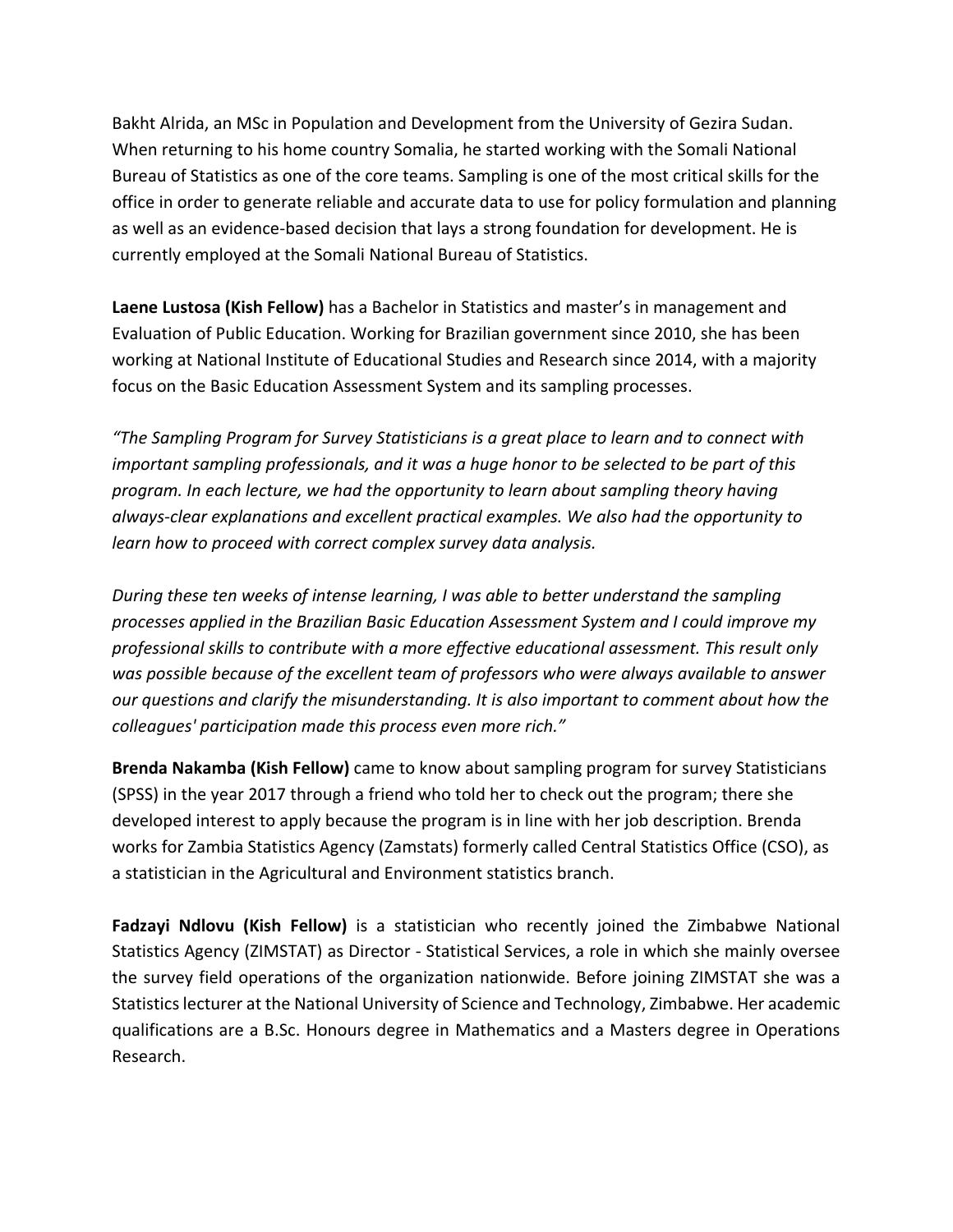*"Participating in the 2021 Sampling Program for Survey Statisticians equipped me with hands on skills in the selecting of complex samples and analysis of data arising from these samples. The little theoretical knowledge which I had when I joined the sampling program was greatly enriched by the deep knowledge of all the course instructors. Going forward I can now confidently execute my duties in the organization and improve the quality of the surveys that ZIMSTAT carries out."*

**Wounang Romain (Kish Fellow)** is responsible for the sampling design for the NIS surveys such as Demographic and Health Survey (DHS), Malaria indicator survey (MIS), Global Adults Tobacco Survey (GATS), Multiple Indicators Cluster Survey (MICS), Employment and the Informal Sector Survey, Population-based HIV Impact Assessment (PHIA), Labor market Survey (LMS), Living Standard Measurement Survey (LSMS), and other national health and economic related surveys. Wounang has been very interested on survey sampling since his scholarship in National High School of Applied Statistics and Economy. He currently works in the Department of demographic and social survey within Cameroon National Institute of Statistics

**Melike Saraç (Kish Fellow)** is a research assistant and PhD candidate at the Department of Social Research Methodology, Institute of Population Studies, Hacettepe University, Turkey. She has been working in the same department for more than seven years. She has worked in certain household surveys; 2014 National Research on Domestic Violence against Women in Turkey, various migration researches, and lastly 2018 Turkey Demographic and Health Survey (2018 TDHS). She received her Master's degrees from both departments of Mathematics and Social Research Methodology. Her research interests include survey methodology, survey quality and total survey error, non-response, interviewer characteristics, interviewer and respondent relations, sampling design, data quality, respondent selection techniques, social desirability bias and mismeasurement of survey responses.

**"***The Sampling Program for Survey Statisticians in the 74th Summer Institute in Survey Research Techniques was a great opportunity to learn various dimensions of sampling under different circumstances. This was an excellent learning opportunity to combine theory and practice through real life experiences*.

*"Methods of Survey Sampling" that provides new concepts on diverse topics during the sample design as well as adjustments after the data collection. Raphael Nishimura and Sunghee Lee discussed and solved problems to deal with sampling issues. The course "Workshop in Survey Sampling Techniques" provided many actual survey examples based on experiences of instructors around the world. The course also focused on recent hot topics in sampling and surveys such as big data and grid sampling. Third course "Analysis of Complex Sample Survey Data" provided many examples that use complex sample survey data and statistical results affected from complex*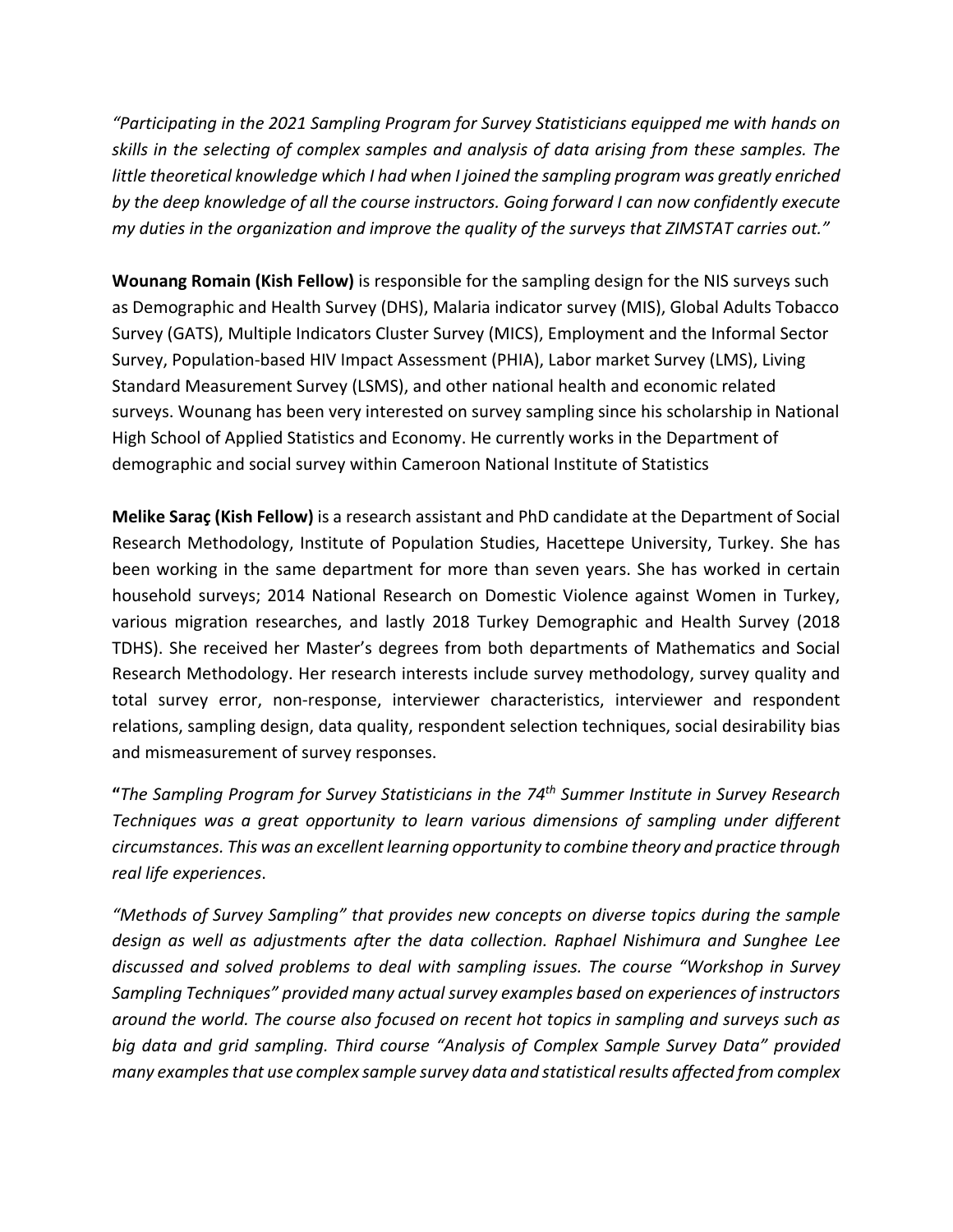*sample design. Brady West discussed many problems in detail using different data sets and analysis programs.*

*I am very glad to be a part of Sampling Program for Survey Statisticians in the 74th Summer Institute in Survey Research Techniques. This was the best learning experience in terms of developing my skills on sampling as well as statistical analysis. I would like to thank instructors Raphael Nishimura, Brady West, Jim Lepkowski, Sunghee Lee, and each guest faculty for sharing their experiences in the field."*

**Methode Tuyisenge (Kish Fellow)** is a Research Statistician at the National institute of Statistics of Rwanda (NISR) who has spent more than 5 years extracting insights from data. During his time at NISR, he has administered large-scale national sample surveys from sample design stage, data collection, data processing, data management through analysis and production of final reports. His area of focus include mainly poverty and labor force-related surveys. Methode holds a Bachelor of Science in Applied Statistics (second class upper) from the University of Rwanda, Kigali, Rwanda and he graduated from Tsinghua University, Beijing, China with a Master of Public Administration with concentration in Public policy analysis.

*"The knowledge that I have acquired from the 2021 sampling program was priceless. This program offered me an opportunity to acquire both theoretical and practical knowledge on survey processes especially the practical aspect in the survey design as well as Analysis of complex sample survey data. I believe it will be of great importance to me in my work at NISR as well as for my home country, Rwanda and beyond."*

**Perkins Watambwa (Kish Fellow)** is a sampling statistician at Zimbabwe National Statistics Agency (ZIMSTAT). He is from Mashonaland east province and his hometown is Chivhu. First, he earned a degree in applied mathematics at the National University of Science and Technology (NUST). His main interests lies in Mathematics and its role in addressing real life challenges, and a holder of a BSc Honors Degree in Applied Mathematics and now finishing up his Msc in financial engineering from the National University of Science and Technology. Perkins aim is to help my community through creating algorithms and models focused at solving complex social issues.

"*The sampling program for survey statisticians (SPSS) armed me with necessary and sufficient tools to spearhead my life goals. I aim to make a difference in communities through producing finer estimates about sample designs and population parameters on different variables. Governments, NGOs, SADC, EU and other policy makers sorely rely on these finer estimates for policy implementation hence I am well equipped for this demand. The program presents me with*